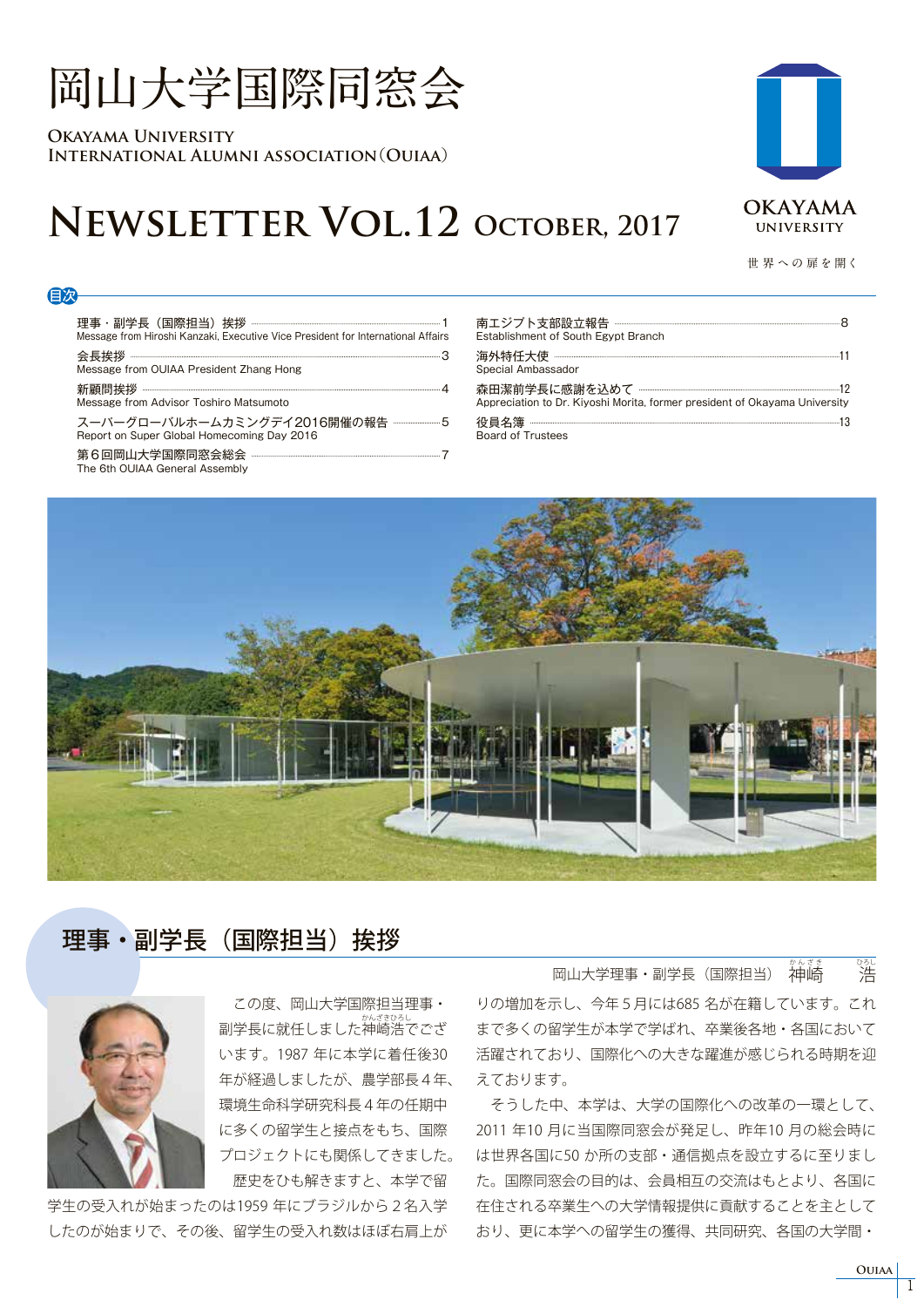### **Newsletter**

**Okayama University International Alumni association**(**Ouiaa**)

部局間の交流協定締結及び国際学術シンポジウムの協力など世 界の各地における本学のネットワークとして卒業生のご支援も いただいており、今後ますます本学と卒業生の交流が深化発展 することを期待しています。私が理事に就任してから、国際同 窓会の役員の皆様には次のような発言をしております。

- (1) 岡山大学の各部局の国際化(留学生の受入、日本人学生 の海外派遣、教員の国際共同研究)に実質的な協力を行っ ていただきたいこと。
- (2)岡山大学がこれからも国際同窓会の各支部を支援させて いただくが、上記協力を行っている支部を重点的に行わ せていただくこと。

 本学の留学生や外国人研究者の受入、日本人学生や教員の海 外派遣は今後飛躍的に増加することが期待されており、それを 達成するためには、国際同窓会の会員の皆様がたには上述のこ とをご理解いただき、尚一層のご支援を賜わりますようお願い し、就任のあいさつに代えさせていただきます。

### Message from Hiroshi Kanzaki, Executive Vice President for International Affairs

 I have just taken office as Executive Vice President for International Affairs, Okayama University. Over 30 years have passed since I joined the Okayama University faculty in 1987. While in office as Dean of Faculty of Agriculture for 4 years and Dean of Graduate School of Environmental and Life Science for 4 years, I came to know many international students and engaged in various international projects.

 In 1959, Okayama University admitted its first students from overseas—two students from Brazil. Since then, the number of our international students have increased almost year after year. As of May this year, we have 685 international students. Over the past several decades, a large number of international students have come to study at Okayama University. After graduation, they have played important roles in their home countries. They attest to our university's major progress in the role of a global university.

 Against that background, as part of our university's reforms toward globalization, the Okayama University International Alumni Association (OUIAA) was founded in October 2011. By the time we held our last general meeting in October 2016, we had established 50 branches and communication bases in many parts of the world. The major purpose of OUIAA, in addition to promoting exchange among its members, is to help provide Okayama University's information to its alumni residing in diverse countries. OUIAA also serves to support global networks through which our international alumni assist in our university's efforts to gain more international students,

conduct joint research projects, sign inter-university and interdepartmental exchange agreements with universities in different countries, and organize international academic symposiums. It is my hope that the links between Okayama University and its international alumni will strengthen even further in the years ahead. Since I took office in my present post, I have made the following suggestions to the OUIAA's trustees. Hiroshi Kanzaki, Executive Vice President for International Affairs

- (1)We would like to see OUIAA provide substantial cooperation for Okayama University's individual faculty and school's globalization efforts (admitting international students, dispatching Japanese students overseas, and engaging more of our faculty members in international joint research projects).
- (2) While Okayama University is committed to supporting all branches of OUIAA, we will place greater emphasis on the branches that extend the above-mentioned substantial cooperation.

 Okayama University hopes to dramatically increase the number of international students and researchers it admits and the number of Japanese students and faculty members it dispatches overseas. To that end, OUIAA's understanding and support are vital. We appreciate your continuous cooperation in support of Okayama University. Thank you.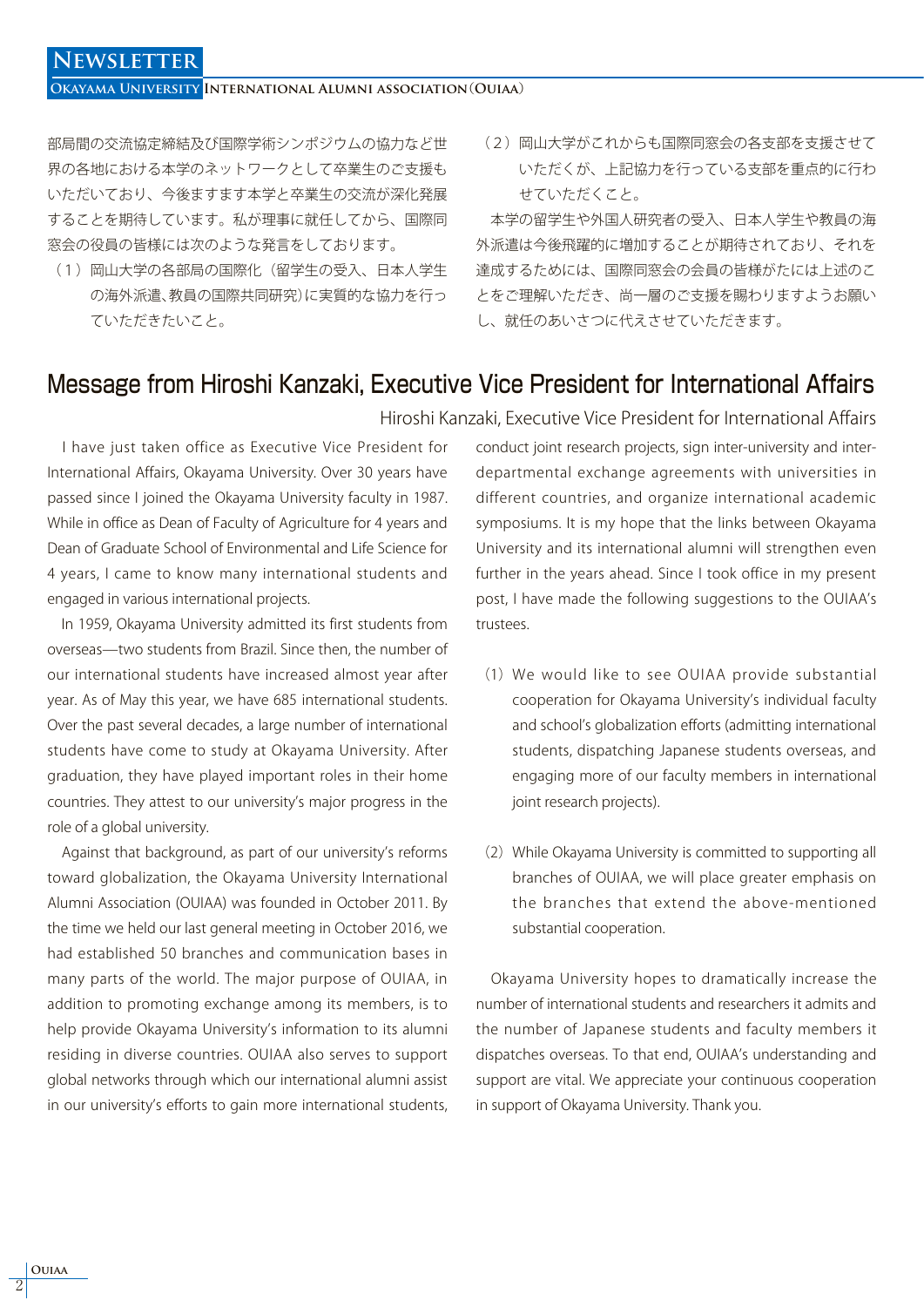会長挨拶



 国際同窓会本部を代表して、各支 部会員の皆様方の平素の国際同窓会 活動へのご理解とご協力に対して衷 心より感謝を申し上げます。

 国際同窓会が誕生してから今年 10月には満7歳を迎えます。既に 本年4月から、岡山大学では、槇野 博史新学長よる大学全体の業務計画

が立案されその方針の下で、それぞれの項目が精力的に実施・ 推進されてまいりました。

 特に、国際同窓会の進捗について顧みますと、全世界で50支 部(拠点を含めて)の設立を目標にし、同時に支部活動も進め てまいりましたが、2016年10月には、お陰様でこの目標を実現 することができ、現時点では52箇所の設立を見ました。

主に年一回の総会と各支部活動の交流会の開催、支部設立と

 $\begin{minipage}[c]{0.7\linewidth} \textbf{a} & \textbf{b} & \textbf{c} \\ \textbf{c} & \textbf{c} & \textbf{c} \\ \textbf{d} & \textbf{c} & \textbf{c} \end{minipage}$ 。<br>名<br>コインゴ<br>インゴ

新たな留学生の獲得支援、ニュースレターなどの広報活動を着 実に進めて参りました。そして各国・地域において、大学関係 者の皆様や各支部役員のご協力を得まして、連携を深めながら 母校の発展に寄与して参りました。例えば、同窓生には岡山大 学との海外教育・研究交流協定の締結を推進していただき、ま た、現地大学の優秀な留学生を母校に推薦をいただき、留学生 確保に大きな役割を果たしていただく等、いずれ同窓生が自分 自身の強みを生かして母校との連携に大きな力を発揮して参り ました。

 今後、各支部の活発な活動に重点を置き、岡山大学との更な る交流強化の促進を果たし、母校の発展に少しでも協力をした いと考えております。

 また、各支部の会員皆様方のご健康とご活躍をお祈りいたし ましてご挨拶とさせていただきます。

### Message from OUIAA President Zhang Hong

 On behalf of the Okayama University International Alumni Association, I would like to first express my heartfelt appreciation to the members of OUIAA branches for their understanding and cooperation for our activities.

 In this coming October, OUIAA will celebrate its 7th anniversary. Since April this year, Okayama University has been aggressively promoting and implementing all focus areas of the university-wide business plan drawn up under the direction of newly-appointed President Hirofumi Makino.

 Looking back on the progress of OUIAA, among other things, we have worked to increase the number of our branches (including communication bases) throughout the world to 50, while actively promoting branch-level activities. Thanks to your cooperation, we are happy to report that we achieved this goal by October 2016. Today, we have 52 branches across the world.

 In the seven years since the establishment of the Okayama University Alumni Association, there have been continued

efforts to set up branches throughout all the regions of the world. We have had our General Assembly each year and several exchange events, and we produced many newsletters and other publications. Moreover, in each branch there have been activities to remember our university. Many people connected to the university have also made efforts to make exchanges in education and research. Moreover, there have been significant and fruitful efforts to recruit top exchange students from other universities. As the head of the OUIAA, I am truly grateful and appreciative of all these efforts and accomplishments. Zhang Hong President Okayama University International Alumni Association

> From now the main objective is to strengthen the activities of each branch. It is hoped we can strengthen exchange and contribute to the development of our alma mater through efforts both big and small.

> I would like to close my message by wishing each branch of OUIAA members' continued health and success.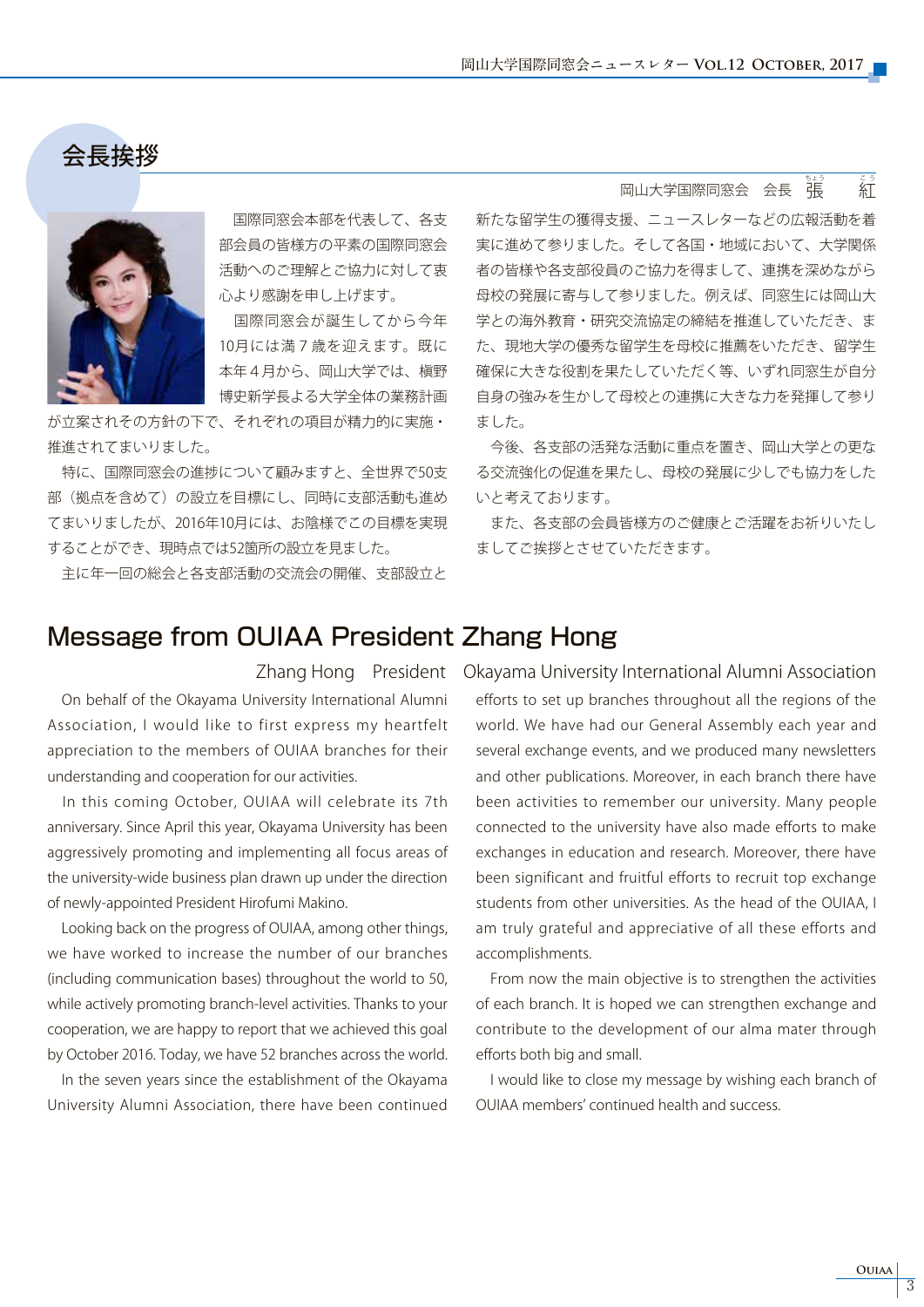新顧問挨拶

**Okayama University International Alumni association**(**Ouiaa**)



 社会文化科学研究科(経済学部) の松本俊郎です。国際交流への関わ りに重点を置いて自己紹介をさせて いただきます。

 私は授業では東洋経済史を担当し ています。研究で一番力を入れてき たのは、1930年代から40年代前半 に日本が中国東北で行った植民地政

策が戦後の中国経済にどのような影響を与えたのかという問題 です。このこともあってゼミの外国人メンバーには中国人が多 いのですが、台湾や韓国、ロシアからも留学生が来ています。

 経済学部は、EPOK やキャンパス・アジア等の全学的な取り 組みの他に、中央財経大学経済学院(中国、北京)、江原大学 校経営大学(韓国、春川)と提携し教育と研究の両面で交流を 深めてきました。私もこの活動に携わってきましたが、特に経 済学部長の任期中(6年間)には両大学を何度も訪れ、また教 員と学生を歓迎して、たくさんの友人が生まれました。

大学院社会文化科学研究科 教授 松本 俊郎

 私自身も、何度か海外生活を体験してきました。短期的な学 会出張や資料調査を別にすると、1996年10月から1年間、マ ンチェスター・メトロポリタン大学で、2007年4月から10ヶ 月間、カリフォルニア州立大学イーストベイ校で、講義を行い、 研究に従事しました。お世話になった研究者や隣人とは今も交 流が続いており、私の大切な財産になっています。また長春 (1982年7-8月)とソウル(1992年8月)では約1ヶ月間、 語学の研修を積みましたが、その時にも貴重な交友を経験する ことができました。ただ、私は学生時代には留学したことがあ りません。この点で私は会員の皆さんがとてもうらやましく思 えます。そしてもっと多くの外国人に岡山大学で学んで欲しい、 もっと多くの日本人岡大生に留学して欲しいと切に思います。 国際同窓会の会員が親睦を深めることは、後に続く後輩たちの 励みとなり、留学する学生の輪が広がることにも繋がるはずで す。微力ながら私も会のお役に立ちたいと思いますので、どう ぞよろしくお願いします。

### Message from Advisor Toshiro Matsumoto

#### Graduate school of Humanities and Social Science Professor Toshiro Matsumoto

 I am Toshiro Matsumoto of the Graduate School of Humanities and Social Sciences. I would like to introduce myself mainly in the context of international exchange.

 I teach Eastern Economic History. My primary research interest is how Japanese colonial policy in Northeast China from the 1930s to the early 1940s affected the post-war Chinese economy. Partly for this reason, many international students in my seminar are from China. I also have students from Taiwan, South Korea, and Russia.

 In addition to such university-wide initiatives as EPOK and Campus Asia, the Faculty of Economics has enhanced education and research exchanges with the School of Economics, Central University of Finance and Economics (Beijing, China), and the College of Business Administration, Kangwon National University (Chuncheon, South Korea). I have also been engaged in these exchange activities. While in office as Dean of the Faculty of Economics (6 years), in particular, I was lucky to visit these universities a number of times and welcome faculty members and students from the two universities, thereby making many friends.

I myself have had several opportunities to live and study

overseas. Aside from short trips for attending academic conferences or collecting reference materials, I taught and studied at Manchester Metropolitan University for one year from October 1996 and at California State University, East Bay, for 10 months from April 2007. I still correspond with researchers and neighbors who extended warm helping hands while I was in the U.K. and the U.S. They are valuable assets of my life. I also had a chance to receive language training for about one month in Changchun (July-August 1982) and Seoul (August 1992), during which I enjoyed friendship extended by many people. Despite all these international experiences, I had no chance to study overseas while I was a student. In this respect, I really envy the members of OUIAA. It is my sincere hope to see many more international students study at Okayama University and more Japanese students of Okayama University study abroad. Closer ties among OUIAA members will inspire the students who follow their footsteps, leading to an increase in the number of prospective international students. I am also eager to do my part in these efforts. I will appreciate your continued support and cooperation.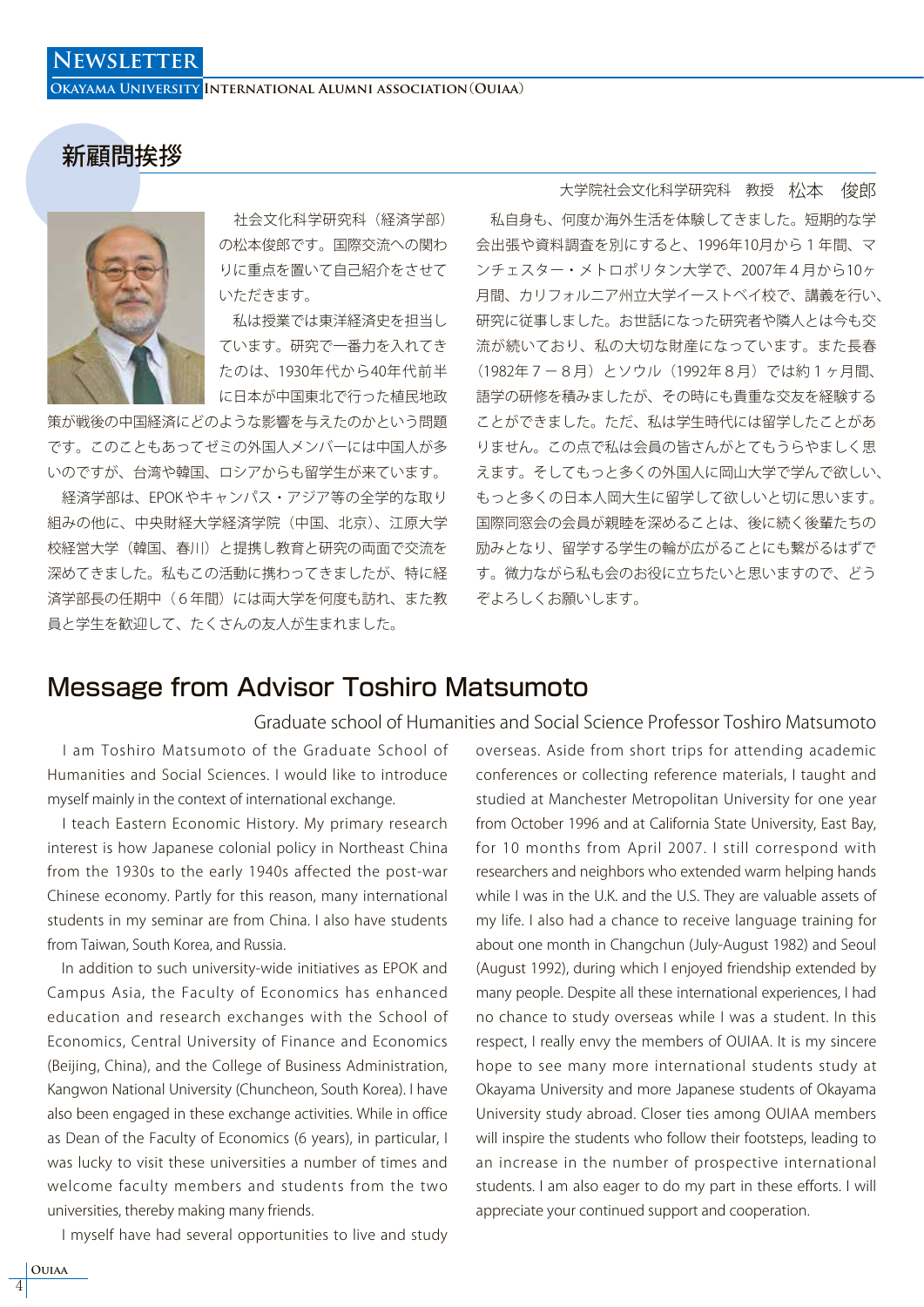# スーパーグローバルホームカミングデイ2016開催の報告

 平成28年10月22日に開催しました<スーパーグローバル ホームカミングデイ2016>は、岡山大学国際同窓会の支部設 立の目標50箇所を達成した記念すべき年度であり、その式典 において、中国、台湾、韓国、ベトナム、タイ、ミャンマー、 インドネシア、マレーシア、パキスタン、バングラデシュ、モ ンゴル、ドイツ、カンボジア、ラオス、エジブト、アメリカ、 イギリス、ドイツ、チリ、ケニア、トルコ、ガーナ等50箇所 の代表者による各支部の活動報告会が行われました。また、学 内外における多くの皆さまにもご参加いただき、更に逢沢一郎 衆議院議員をはじめ、多くの来賓の方々にご出席いただき、盛 大に開催されました。

 当日の午前の部として、11時からアジアのノーベル賞とも 言われるラモン・マグサイサイ賞の受賞者であるインドネシア の社会起業家 Tri Mumpuni 氏により「共生社会を推進するため の社会イノベーションやグローバルリーダーシップ」と題する、 記念講演が行われました。また、午後の部では、14時から国 際同窓会総会が開催され、顧問及び役員の追加選任、会則の一 部改正、新役員の任期を3年とすることが承認されました。引

#### $\begin{minipage}[c]{0.7\linewidth} \textbf{a} & \textbf{b} & \textbf{c} \\ \textbf{c} & \textbf{c} & \textbf{c} \\ \textbf{d} & \textbf{c} & \textbf{c} \end{minipage}$ 。<br>名<br>コインゴ<br>インゴ

き続いて、15時から、大学部局長及び50支部・拠点すべての 代表者の参加の下で、「岡山大学と国際同窓会50支部との連携 について」をテーマとした国際シンポジウムが開催されました。 シンポジウムでは、北京支部代表、長春支部代表及び華東地域 支部代表者から「いかに母校との連携強化に努めているか」支 部活動の発表があり、また、大学からは、環境生命科学研究科 の代表者と医学部の代表者による国際連携に関する発表があり ました。

 さらに、18時から、市内のホテルグランヴィア岡山にて国 際交流懇親会が挙行され、森田学長(当時)が中国の伝統的な 芸能である"変顔"を披露され、その他同窓生もそれぞれのご 自慢の出し物等で懇親会を盛り上げていただきました。

 すべてにおいて参加者の皆さまと有意義な時間を過ごすこと ができました。今後も岡山大学国際同窓会は、総会および懇親 会を通して留学生 OB、在校生、教職員の方々と交流を深める ことで岡山大学の海外ネットワークを強化し、本学の大きな発 展に貢献したいと思っています。

OUIAA 支部の皆さん、これらからもよろしくお願いします。



https://www.facebook.com/OUInternationalAlumniAssociation/posts/1295207517196581

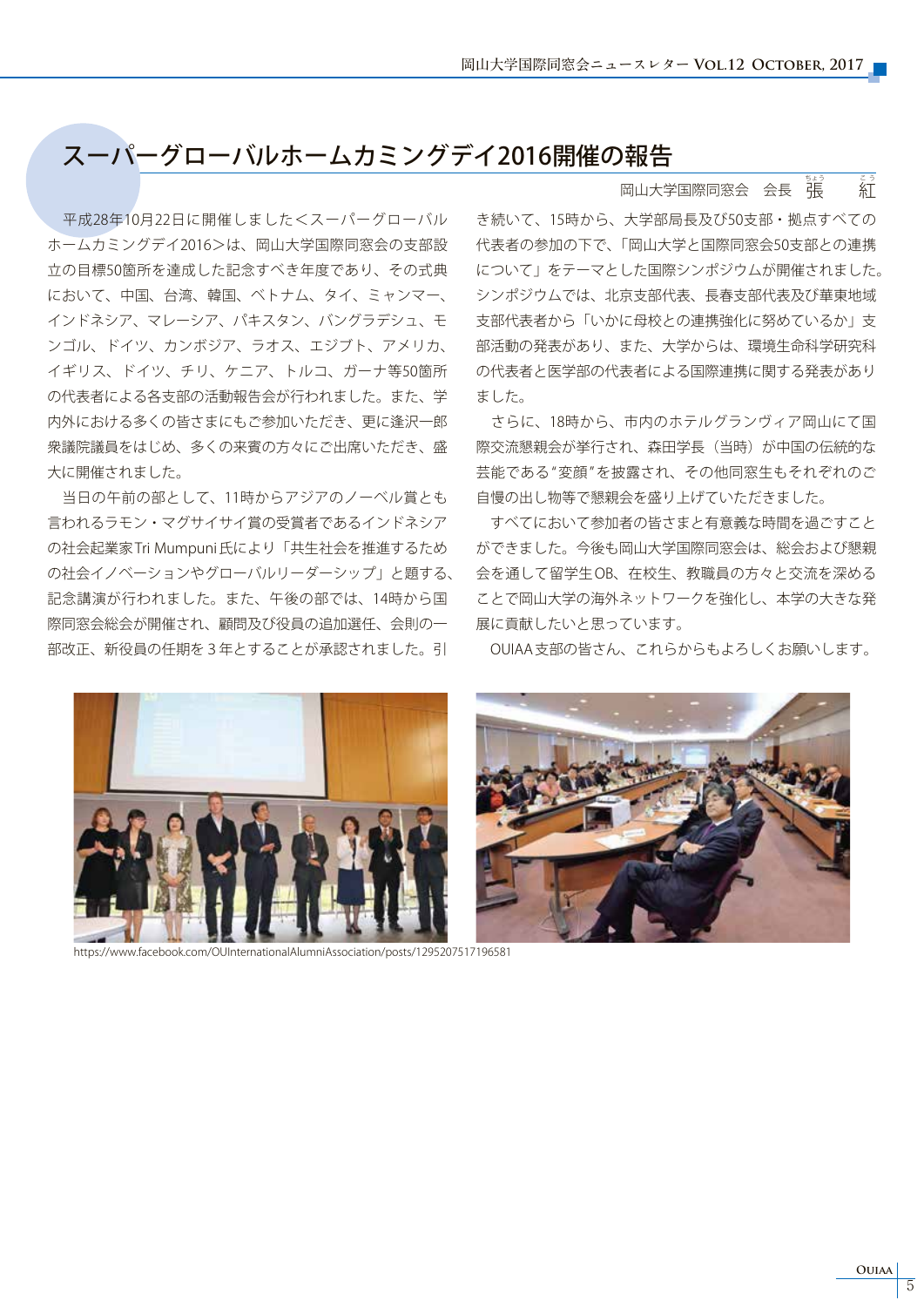**Okayama University International Alumni association**(**Ouiaa**)

### Report on Super Global Homecoming Day 2016

 On October 22, 2016, we celebrated the Super Global Homecoming Day 2016. Year 2016 was a memorable year for Okayama University International Alumni Association in that we achieved our goal of establishing 50 branches of OUIAA. During the event, representatives of the 50 branches reported their activities. The participating countries included China, Taiwan, South Korea, Vietnam, Thailand, Myanmar, Indonesia, Malaysia, Pakistan, Bangladesh, Mongolia, Cambodia, Laos, Egypt, the U.S., the U.K., Germany, Chile, Kenya, Turkey, and Ghana. The ceremony was held in grand style with the participation of many guests from inside and outside Okayama University, particularly House of Representative member Ichiro Aisawa and a number of other distinguished guests.

 In the morning session of the homecoming day, from 11:00, we had the honor of holding a commemorative lecture by Tri Mumpuni, a social entrepreneur from Indonesia and an awardee of the Ramon Magsaysay Award, known as Asia's equivalent of the Nobel Prize, under the title of "Social Innovation and Global Leadership for Promoting an Inclusive Society." In the afternoon session, we held the OUIAA general meeting from 14:00. During the meeting, several motions were passed concerning such topics as the appointment of additional advisors and trustees, the partial revision of the OUIAA rules, and making the tenure of new trustees 3 years. From 15:00, an international symposium titled "Cooperation between Okayama University and OUIAA's 50 Branches" was held with the participation of deans of the faculties and

#### Excerpts by Zhang Hong

graduate schools as well as representatives from all 50 branches and communication bases. During the symposium, we enjoyed presentations by the representatives from the Beijing Branch, the Changchun Branch, and the East China Branch with respect to their activities to strengthen cooperation with Okayama University. Also, from the University, we had a presentation on international cooperation given by the representatives of the Graduate School of Environmental and Life Science and the Medical School.

 From 18:00, a banquet for international exchange took place in Hotel Granvia Okayama, during which (then) President Morita performed a Chinese traditional mask dance "Bian lian." Some alumni also warmed up the party with their special performances.

 All in all, we were happy to share very valuable moments with the participants. In the years ahead, OUIAA will continue enhancing exchange with Okayama University's former international students, current students, and faculty and staff members through our general meetings and get-togethers, thereby further strengthening Okayama University's overseas networks and contributing to its substantial development.

 I would appreciate OUIAA branches' continued cooperation toward these goals.



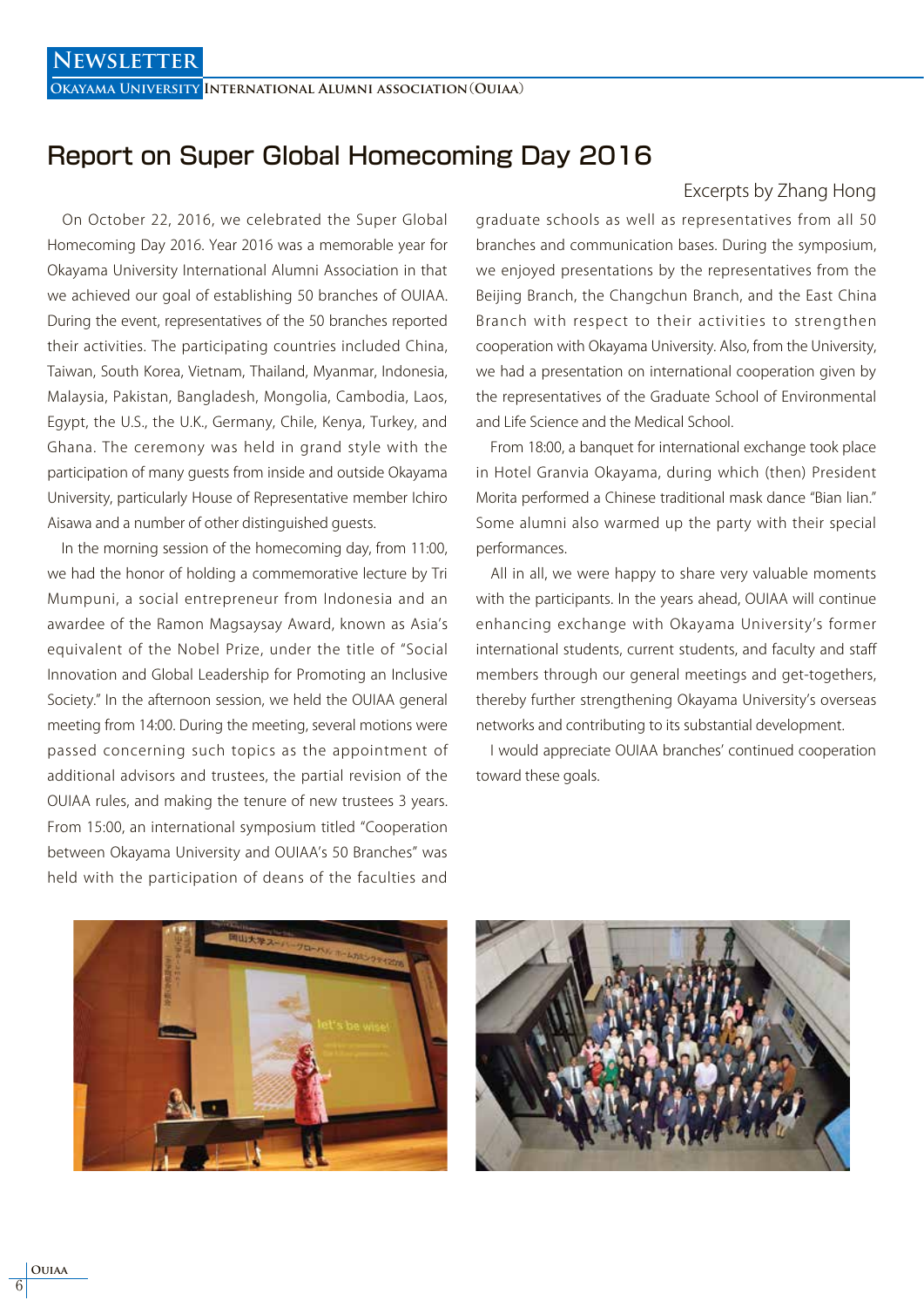# 第6回岡山大学国際同窓会総会

 2016年10月22日(土)第6回国際同窓会総会を開催しました。 総会では3つの議題に関して、審議を行いました。

#### 議題1. 顧問及び役員の追加について

 本年4月1日付けで、岡山大学学長の森田潔先生に最高顧問 に就任していただいた。また、役員体制を強化するため、副会 長にプリチャード氏、羅明振氏、支洪涛氏、云洪凌氏を、監査 に孟子揚氏を追加補充したい。云氏は幹事を兼務する。なお、 これらの役員の任期は来年3月末までとする。(ニュースレター 11号、役員一覧表参照)

議題2.会則の一部改正について

 配布資料「岡山大学国際同窓会会則」(改正案)に基づいて 審議した。赤色で示された部分が改正点である。主な改正点は、 第7条 役員の選出、第14条 支部、第15条 通信拠点 に

#### 岡山大学国際同窓会 監査 岡 益己

関する規定の追加であった。これ以外にも細かな文言の修正等 を行った部分が複数箇所あった。

議題3.新役員の選出について

 会則によると、役員の任期は3年となっている。現在の役員 の任期は来年の3月末で満了する。このため、10月5日に開 催された役員会で、来年4月からの、新役員の選出について話 し合い、次の3点を合意した。

- 1. 現役員全員を新役員候補者とする。
- 2. 新役員候補者の互選により、現会長の張紅先生を新会長 候補者とする。
- 3. これらの合意事項に関して、本会の顧問である岡が総会 で提案し、承認を得る。

以上の3つの議題に関して審議した結果、拍手を以て提案通り 承認された。

# The 6th OUIAA General Assembly

Masumi Oka Inspector Okayama University International Alumni Association

 The 6th OUIAA General Meeting was held on October 22, 2016. There were three agendas which have been deliberated.

Agenda #1: Addition to Advisor and Executive Members

 Dr. Kiyoshi Morita, President of Okayama University, was installed as a supreme advisor.

 In order to strengthen the executive board, the following members were added.

 Vice-chairpersons: Mr. Prichard, Mr. Na, Mr. Zhi and Ms. Yun Auditor: Ms. Meng (cf. the table of executives on the newsletter, Vol. 11)

 Ms. Yun also acts as a secretary. The period of these new executives will expire at the end of next March.

Agenda #2: Partial Revision of the Rules

 We discussed the revising points of the Rules of OUIAA according to the distributed material. There were three important revisions, and three new articles were added. That is, articles 7, 14, and 15. There were also several minor parts where expressions were revised.

Agenda #3: Selection of New Executive Members

 According to the Rules, the period of the present executives is to expire at the end of next March. Therefore, the executives' meeting was held on 5th of October, and reached a consensus on the following three points.

- 1.All the present executives are the candidates for the new executives.
- 2.Then, the present chairperson, Prof. Zhang Hong was elected as a candidate for the new chairperson by mutual vote from among the executives.
- 3.Prof. Oka, an advisor for this association, makes a suggestion about the above consensus and have an approval in the general meeting.

 The above three agendas were discussed and approved with applause.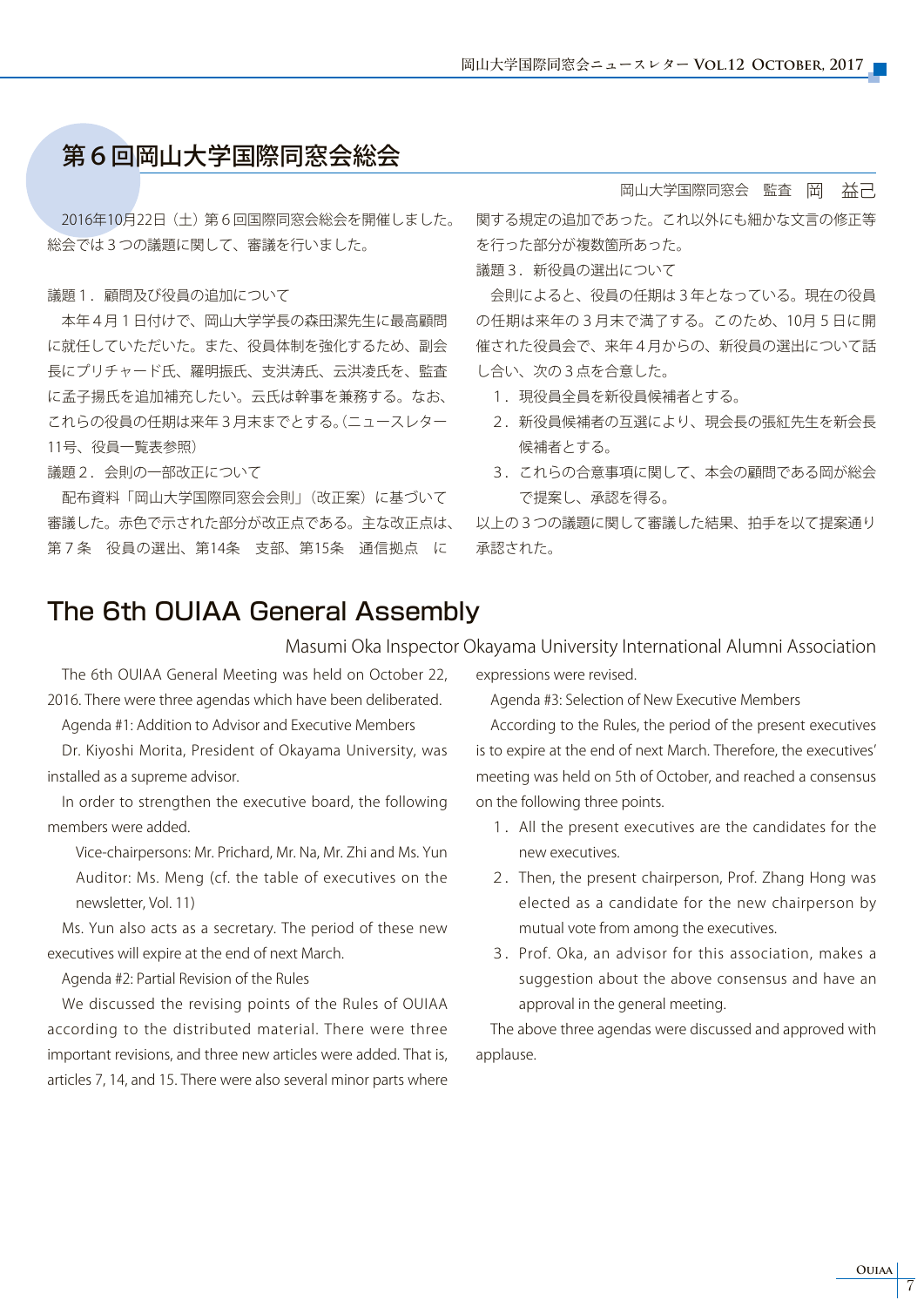**Okayama University International Alumni association**(**Ouiaa**)

# 南エジプト支部設立報告

 2017年2月18日、エジプトのケナにあるサウスバレー大学 において、岡山大学卒業生であるエジプト人の方々が、OUIAA 南エジプト支部設立のための会合を開催した。

 サウスバレー大学長の Abass Manssour 教授、岡山大学前学 長 の 森 田 潔 教 授、 サ ウ ス バ レ ー 大 学 副 学 長 の Mahmoud Khodary 教授、OUIAA 会長の張紅教授、OUIAA エジプト支部長 でサウスバレー大学工学部長の Gamal Tag Abdel-Jaber 教授、 岡山大学工学部長の富田教授のほか、サウスバレー大学の多く の学部長や教授などが参加した。45以上のエジプトにある大 学関係者や、エジプト国内のあらゆる方面から同窓生が参加し、 その多くはエジプトにある様々な大学や研究所の教授たちや実 業家だった。

 OUIAAエジプト支部長でサウスバレー大学工学部長のGamal Tag Abdel-Jaber 教授と、OUIAA 会長の張紅教授、岡山大学前 学長の森田潔教授から全ての参加者へ、特にサウスバレー大学 長 の Abass Manssour 教 授 や サ ウ ス バ レ ー 大 学 副 学 長 の Mahmoud Khodary 教授、在エジプト日本大使館広報文化セン ター長である香川氏へ挨拶が述べられた。

 香川氏、サウスバレー大学長の Abass Manssour 教授、サウ スバレー大学副学長の Mahmoud Khodary 教授より、岡山大学 前学長と OUIAA 会長、全ての OUIAA エジプト支部の会員に対 して祝いの言葉が述べられた。OUIAA 南エジプト支部長であ る Gamal 教授のスピーチでも、全ての参加者と特にサウスバ レー大学長、副学長、学部長、同窓会の会員に挨拶が述べられ た。Gamal 教授は、岡山大学とエジプト人同窓生だけでなく、 岡山大学と南エジプトにある大学の架け橋としての、南エジプ ト支部の重要性について語った。

OUIAA 会長の張紅先生は、サウスバレー大学長のAbass Manssour 教授をはじめとする大学関係者や、エジプト支部長 及び支部会員など、全ての参加者に対して挨拶を述べた。

 張紅先生は、岡山大学前学長について、エジプト支部や南エ ジプト支部に関心を寄せ、OUIAA とサウスバレー大学の連携 のために、南エジプト支部への支援をいただいたと述べた。

#### エジプト支部長 Gamal Tag Abdel-Jaber

 岡山大学前学長の森田潔教授も、サウスバレー大学長の Abass Manssour 教授をはじめとする大学関係者や、エジプト 支部長及び支部会員、全ての参加者に対して挨拶を述べた。森 田教授は、OUIAA の歴史やこの組織についてのご自身の将来 的なプランや見解について言及し、51支部目である南エジプ ト支部設立のためにどれだけ尽力されてきたか、また岡山大学 とエジプトの大学、特にサウスバレー大学とのつながりについ て述べられた。

 香川氏は、岡山大学前学長や OUIAA 会長、エジプト支部長 及び全てのエジプト支部会員に対してお祝いのことばを述べた。 香川氏はサウスバレー大学と日本大使館の相互利益への希望を 述べ、日本政府からのエジプト人学生への奨学金についても言 及した。

 サウスバレー大学副学長の Mahmoud Khodary 教授も岡山大 学前学長や OUIAA 会長、エジプト支部長及び全てのエジプト 支部会員に対してお祝いのことばを述べ、日本とエジプトの歴 史的な関係性や、日本の大学で学ぶサウスバレー大学の研究者 の統計的な分析についても言及した。

 サウスバレー大学長の Abass Manssour 教授も、岡山大学前 学長や OUIAA 会長、エジプト支部長及び全てのエジプト支部 会員に対してお祝いのことばを述べ、異分野におけるサウスバ レー大学と日本の大学、特に岡山大学との協力について言及し、 OUIAA南エジプト支部設立後はさらにこれらの関係性が強まっ ていくことへの望みをあらわにした。

 最後に、サウスバレー大学長の Abass Manssour 教授は森田 前学長へサウスバレー大学の盾を贈呈し、森田前学長からは南 エジプト支部の盾が贈呈された。また、Gamal 教授から Mahmoud Khodary 教授へ南エジプト支部の盾が贈られ、南エ ジプト支部代表として Mohamed Oraby 教授から香川氏へも同 様に贈られた。そして張紅会長から Gamal 教授へ支部設立証 明書が贈呈され、南エジプト支部の明るい将来をと希望を約束 し、全てのプログラムは幕を閉じた。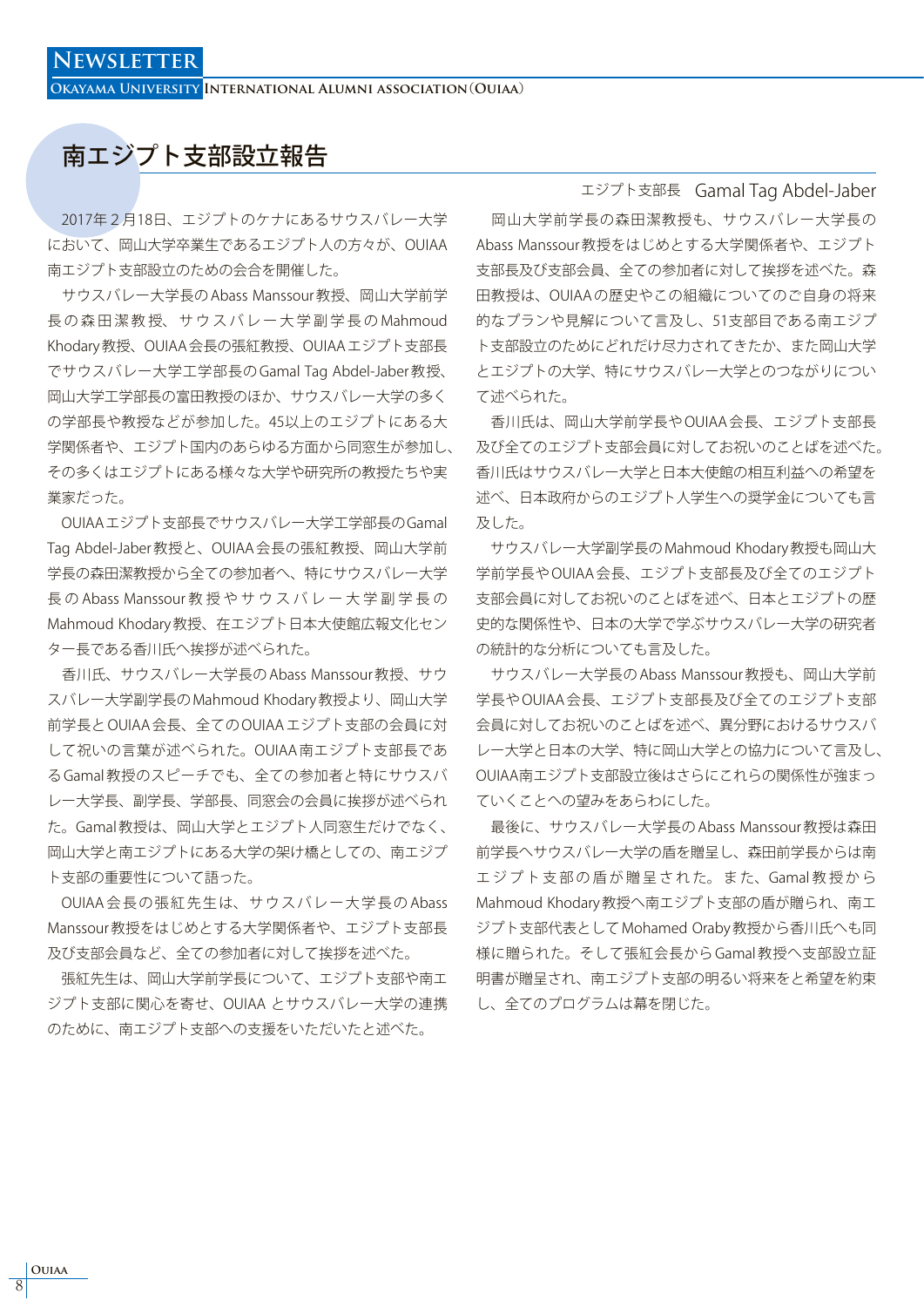### Establishment of South Egypt Branch

 On February 18, 2017, at South Valley University, Qena, Egypt, Egyptian former students of Okayama University organized a meeting to establish the South Egypt Branch of Okayama University International Alumni Association.

 Also in attendance were Prof. Abass Manssour, President of South Valley University; Prof. Kiyoshi Morita, President of Okayama University; Prof. Mahmoud Khodary, Vice President of South Valley University; Prof. Zhang Hong, President of Okayama University International Alumni Association; Prof. Gamal Tag Abdel-Jaber, Director of the Egypt Branch of Okayama University International Alumni Association & the Dean of the Faculty of Engineering, South Valley University; Prof. Tomita, Dean of the Faculty of Engineering, Okayama University; and many deans and professors of South Valley University faculties.

 More than 45 Egyptian university staff and alumni from different parts of Egypt joined the program. Most were professors from various Egyptian universities and research centers, as well as a number of businesspeople.

Opening address and introduction of guests (Dr. Hany Atalla)

 Greeting addresses were then given by the Director of the Egypt Branch of Okayama University International Alumni Association, the Dean of the Faculty of Engineering, South Valley University, the President of Okayama University International Alumni Association, and the President of Okayama University to all those in attendance, in particular Prof. Abass Mansour, President of South Valley University, Prof. Mahmoud Khodary, Vice President of South Valley University, and Mr. Kajawa, Director of Information and Culture Science, Embassy of Japan in Cairo.

 Congratulatory speeches were given by Mr. Kajawa, Director of Information and Culture Science, Embassy of Japan in Cairo, Prof. Mahmoud Khodary, Vice President of South Valley University, and Prof. Abass Mansour, President of South Valley University, to the President of Okayama University, the Director of the Egypt Branch of Okayama University International Alumni Association, and all Egypt Branch members.

 In his speech, the Director of the Egypt Branch of Okayama University International Alumni Association greeted all those in attendance, in particular the President of South Valley University, the Vice President of South Valley University, the

deans of South Valley University faculties, and members of the Alumni Association. He also discussed the importance of the South Egypt Branch as a vital link between Okayama University and Egyptian alumni students, and as a liaison between Okayama University and all universities in southern Egypt. Director of Egypt Branch Gamal Tag Abdel-Jaber

 Prof. Zhang Hong, President of Okayama University International Alumni Association also gave a greeting address to Prof. Abass Mansour, President of South Valley University and all members of the university in attendance, the Director of the Egypt Branch, all members of the South Egypt Branch, and all participants. She also talked about the President of Okayama University and his interest in the Egypt Branch and the South Egypt Branch, as well as the support given to the South Egypt Branch and cooperation between Okayama University International Alumni Association and South Valley University.

 Prof. Kiyoshi Morita, President of Okayama University, gave a greeting address to Prof. Abass Mansour, President of South Valley University and all members of the university in attendance, the Director of the Egypt Branch, all Egypt Branch members, and all participants. He also talked about the history of Okayama University International Alumni Association and his views and future plans regarding the association, and how he had striven to realize Branch No. 51, namely, the South Egypt Branch. He also discussed cooperation between Okayama University and Egyptian universities, in particular South Valley University.

 Mr. Kajawa, Director of Information and Culture Science, Embassy of Japan in Cairo gave a congratulatory speech to the President of Okayama University, the President of Okayama University International Alumni Association, the Director of the Egypt Branch, and all Egypt Branch members.

 He expressed his hope for mutually beneficial cooperation between South Valley University and the Japanese Embassy, and also discussed scholarships awarded by the Japanese government to Egyptian students.

 Prof. Mahmoud Khodary, Vice President of South Valley University, gave a congratulatory speech to the President of Okayama University, the President of Okayama University International Alumni Association, the Director of the Egypt Branch, and all Egypt Branch members.

He also discussed the historical relationship between Egypt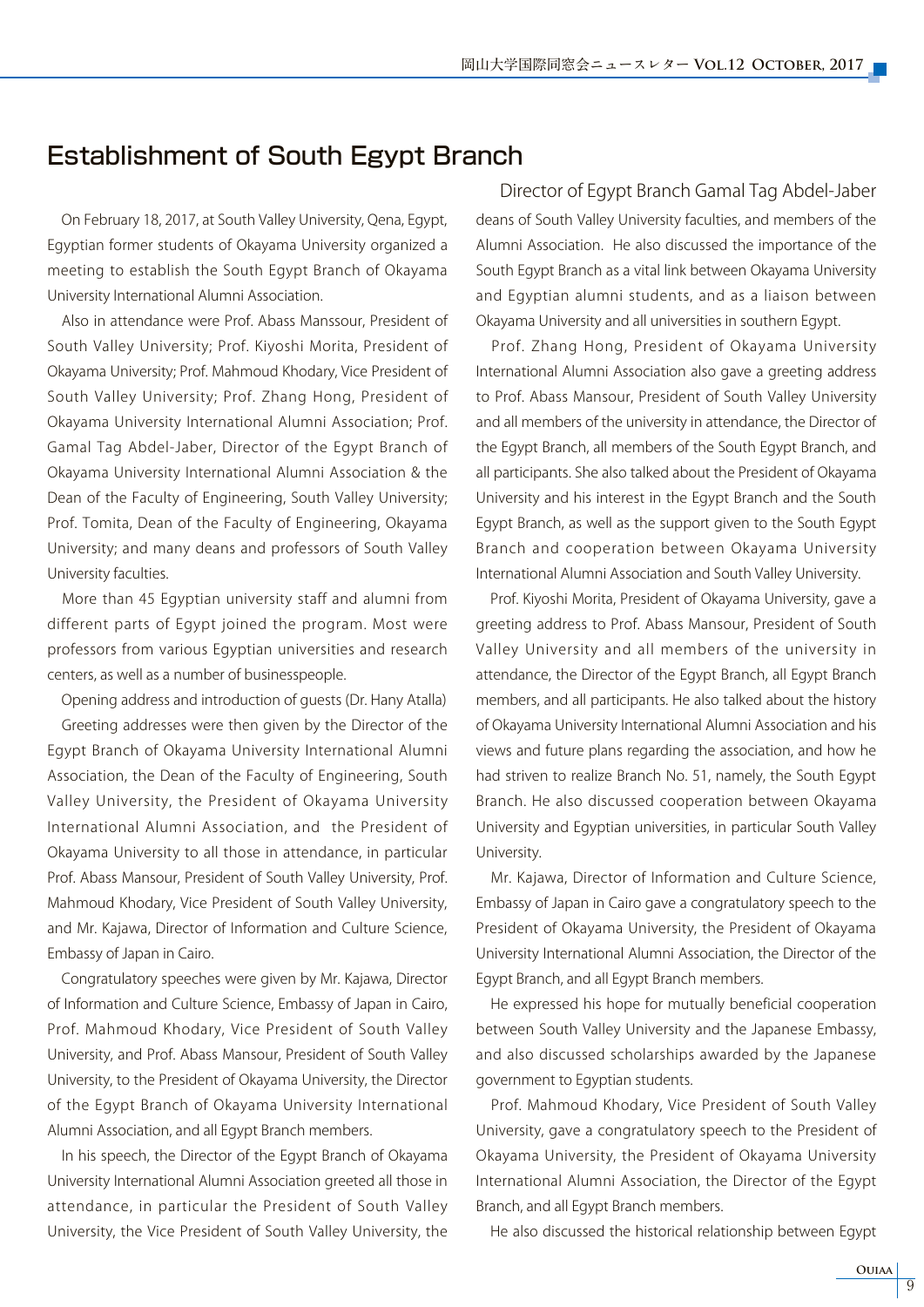### **Newsletter**

**Okayama University International Alumni association**(**Ouiaa**)

and Japan, and gave statistical analysis of South Valley University researchers studying at Japanese universities.

 Prof. Abass Mansour, President of South Valley University, gave a congratulatory speech to the President of Okayama University, the President of Okayama University International Alumni Association, the Director of the Egypt Branch, and all Egypt Branch members.

 Prof. Mansour talked about cooperation between South Valley University and Japanese universities in different fields, in particular between South Valley University and Okayama University, and expressed his hope for the growth of this cooperation, particularly following the establishment of the South Egypt Branch of Okayama University International Alumni Association.

University, presented a South Valley University Shield to Prof. Kiyoshi Morita, President of Okayama University, while Prof. Morita, presented a South Egypt Branch Shield to Prof. Mansour. Also, Prof. Gamal Tag Abdel-Jaber, Director of the Egypt Branch, presented a South Egypt Branch Shield to Prof. Mahmoud Khodary, Vice President of South Valley University, and Prof. Mohamed Oraby, a representative of the South Egypt Branch, presented a South Egypt Branch Shield to Mr. Kajawa, Director of Information and Culture Science, Embassy of Japan in Cairo. Finally, Prof. Zhang Hong, President of Okayama University International Alumni Association, presented a branch establishment certificate to Egypt Branch Director Prof. Gamal Tag Abdel-Jaber.

 The Program ended with considerable promise and hope for the branch in the future!



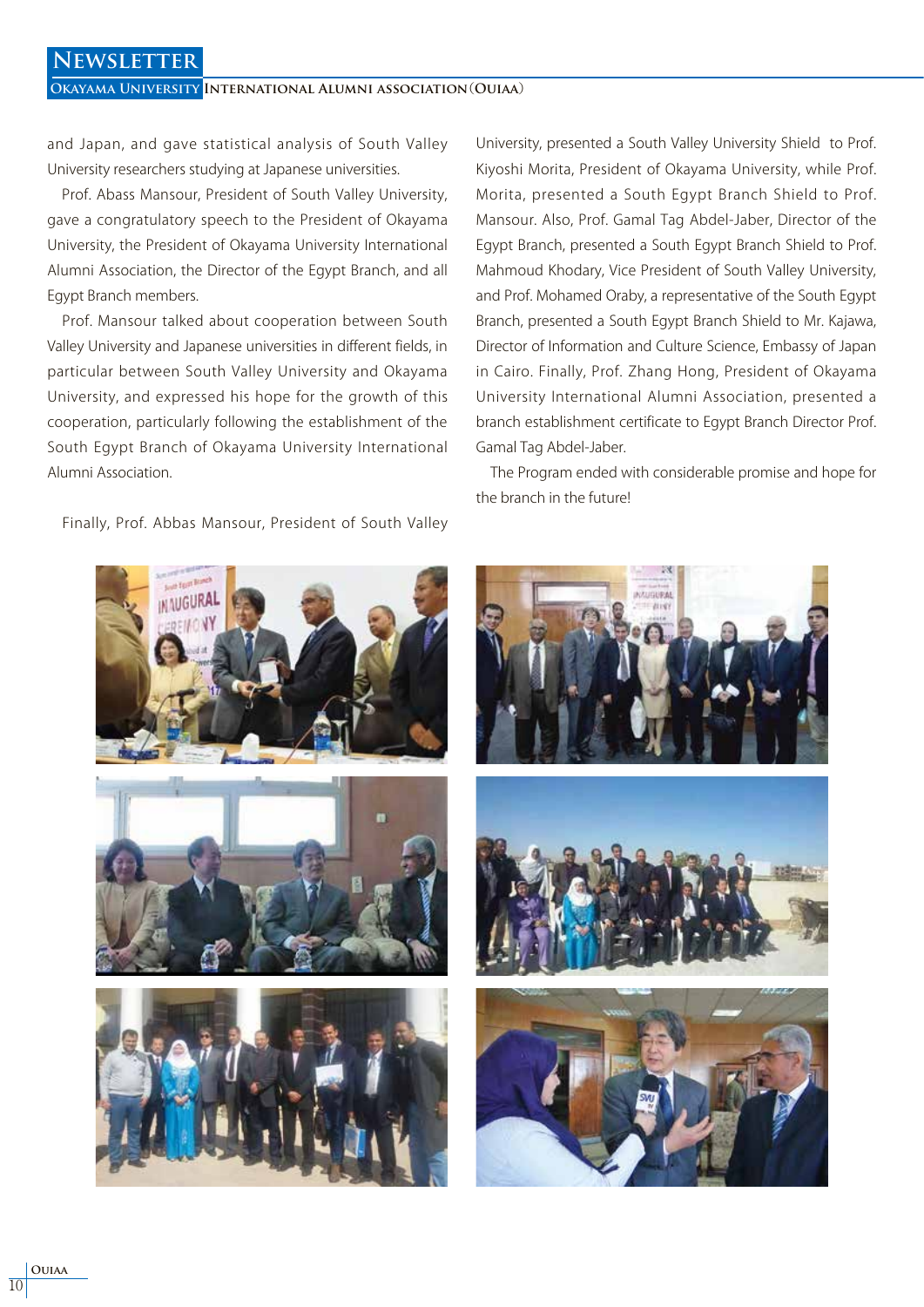# 海外特任大使

 2017年3月25日、上海にて国際同窓会では初めてとなる海 外特任大使授与式が行われ、森田学長の出席のもと大董飯店に 於いて、李承龍(LichengLong)氏および王劬(Wangqu)氏 の二人に称号の盾が推戴された。両氏は、岡山の吉備国際大学 の卒業生で、同大学の同窓会の所属ではありますが、岡山大学 国際同窓会のメンバーでもあります。両氏は大学卒業後に上海 にて起業して大きな成功を収め、現在は上海において確固たる 社会的地位を得て経済活動をされている。

 両氏は、岡山に在る両大学の出身ということもあり、吉備国 際大学だけでなく、岡山大学にも思いを寄せて上海における両 大学の合同同窓会を主催し、岡山大学の上海事務所の設置に尽 力、また上海における岡山大学支部活動にも多大なる協力をい ただいてきた。今後も、岡山大学上海事務所、および岡山大学 国際同窓会上海支部を通して、岡山大学の発展に大きく寄与し ていただくことを期待し、この度、岡山大学海外特任大使の称 号を授与することとした。

#### 岡山大学国際同窓会 副会長 支 洪涛

 当日は森田学長はじめ、張紅国際同窓会長、そして友人であ る于布 (Yubuwei)上海交通大学付属病院瑞金病院長にも出 席をいただき、両氏のご令室が見守られる中、森田学長より両 氏にお礼の言葉、これからの岡山大学に対する期待の言葉が述

べられ、厳かに森田学長か ら盾の授与が行われた。両 氏からは、授与に関して謝 辞とともに、今後の活発な 活動を約束する決意が述べ られ、和やかな雰囲気の中、 式を終了することができた。 その後、楽しく食事会も開 催され、皆さんで上海の夜 を楽しむこととなった。



集合写真(左から李、于、森田潔前学長、王) Group Photo (From left: Li, Yu, Dr. Kiyoshi Morita (former President of Okayama University, Wang)

### Special Ambassador

#### Zhi Hongtao Vice President Okayama University International Alumni Association

 On March 25, 2017, OUIAA's first title bestowment ceremony for special ambassadors took place in Shanghai. In Da Dong Restaurant, in the presence of President Morita, special ambassador title plaques were given to both Mr. Li Cheng Long and Mr. Wang Qu. The two newly appointed special ambassadors are graduates of Kibi International University, Okayama. While they belong to the alumni association of Kibi International University, they are also members of Okayama University International Alumni Association. After graduation from university, they started businesses in Shanghai and have attained great success. Today, they have built strong social status in Shanghai and engage in economic activities.

 Graduates of a university based in Okayama, Mr. Li and Mr. Wang have affection not only for their alma mater Kibi International University but also for Okayama University. They hosted a joint alumni reunion for the two universities in Shanghai, helped establish Okayama University Office in Shanghai, and have cooperated in activities of the OUIAA Shanghai Branch. In the hope that they will continue their

contribution to the development of Okayama University through Okayama University's Shanghai Office and the OUIAA Shanghai Branch in the years to come, we decided to bestow on them the title of Special Ambassador, Center for Global Partnerships and Education, Okayama University.

 The ceremony was attended by President Kiyoshi Morita of Okayama University, President Zhang Hong of Okayama University International Alumni Association, as well as the title awardees' friend President Yu Buwei of Shanghai Jiao Tong University Ruijin Hospital. In the presence of their spouses, Mr. Li and Mr. Wang were each solemnly presented a title plaque by President Morita, who gave his words of appreciation and expressed his wish for their continued support for Okayama University. In response, the two special ambassadors expressed their appreciation for the bestowal of the title and their commitment to enhancing their activities. After the ceremony ended in a cordial atmosphere, a dinner party followed, in which all participants enjoyed a beautiful evening in Shanghai.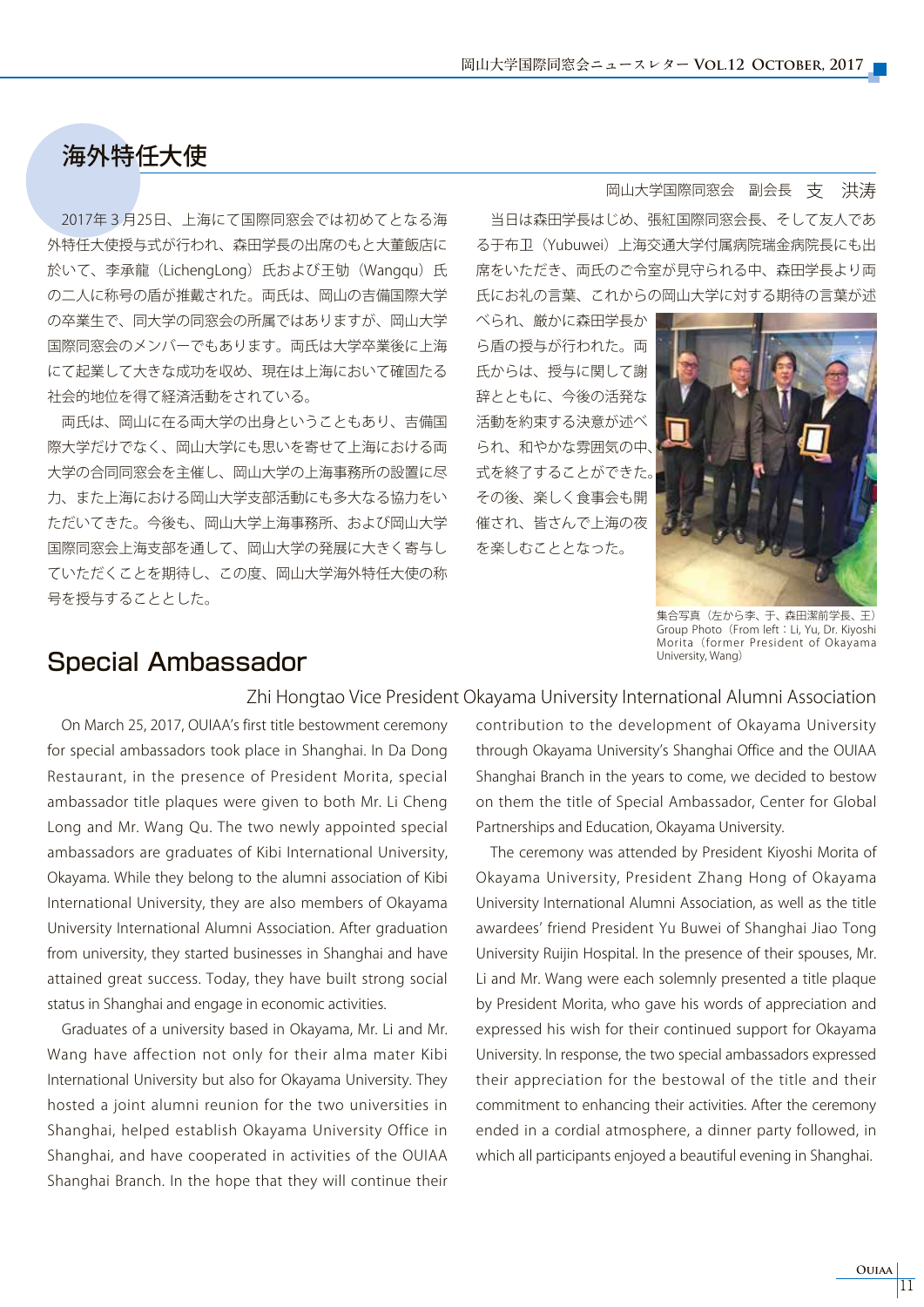**Okayama University International Alumni association**(**Ouiaa**)

# 森田潔前学長に感謝を込めて

 2017年3月29日、韓国・ ソウルの一角に岡山大学を 卒業した韓国の同窓生が集 まった。今年3月に岡山大 学の学長を退任される森田 先生の海外同窓生のネット ワークの構築と活性化のご 尽力に感謝の気持ちを伝え るためであった。韓国の同 窓生の有志より感謝状と記 念品が準備され、その贈呈 式が開かれた。(文:金 惠淑)



写真1:感謝状の内容 Photo 1: Image of the Plaque of Appreciation

 当日は韓国の韓国支部と釜山支部より、アン ユンスク(ハ ンソン大学・教授)、ヤン ソンジュ(TNT リサーチ(株)・副 社長)、イ ミョンソップ(ヨンドン大学・教授)氏に加え、 岡山大学より金 惠淑(薬学部・准教授、国際同窓会副会長) と黒崎勇二(薬学部・教授)氏が参加し、懐かしい岡山での留

学生活や今後の同窓生のネットワークの活用など、話題満載の 時間を送ることが出来た。 国際同窓会海外支部・韓国同窓生一同より



写真2:集合写真(左からイ ミョンソップ、ヤン ソンジュ、金、黒崎、 ユンスク)

Photo 2: Group Photo (From left: Lee Myong Seob, Yang Song Ju, Kim Hye-Sook, Yuji Kurosaki, Ann Yunsook)

### Appreciation to Dr. Kiyoshi Morita, former President of Okayama **University**

 On March 29, 2017, Korean alumni of Okayama University gathered in a corner of Seoul, South Korea. The purpose of the gathering was to express their appreciation to Dr. Morita, who was about to resign as President of Okayama University in March this year, for his contribution to establishing and promoting networks of Okayama University international alumni. Some volunteer members of the OUIAA Korean Branch prepared a plaque of appreciation and a commemorative gift and organized the presentation ceremony.

#### (Excerpts by Kim Hye-Sook)

 The ceremony was attended by such members from OUIAA Korea Seoul and Busan Branches as Ann Yunsook (Professor, Hansung University), Yang Song Ju (Vice President, TNT Research Co., Ltd.), Lee Myong Seob (Professor, Youngdong University) and, from Okayama University, Kim Hye-Sook (Associate Professor, Faculty of Pharmaceutical Sciences; Vice President of OUIAA) and Yuji Kurosaki (Professor, Faculty of From OUIAA Korea Branch Members

Pharmaceutical Sciences). We had cordial conversations about diverse topics from good old student days in Okayama to various future opportunities for using alumni networks in the future.



写直3:集合写直(左から金、森田潔前学長、里崎、張紅) Photo 3: Group Photo (From left: Kim Hye-Sook, Dr. Kiyoshi Morita(former President of Okayama University), Yuji Kurosaki, Zhang Hong)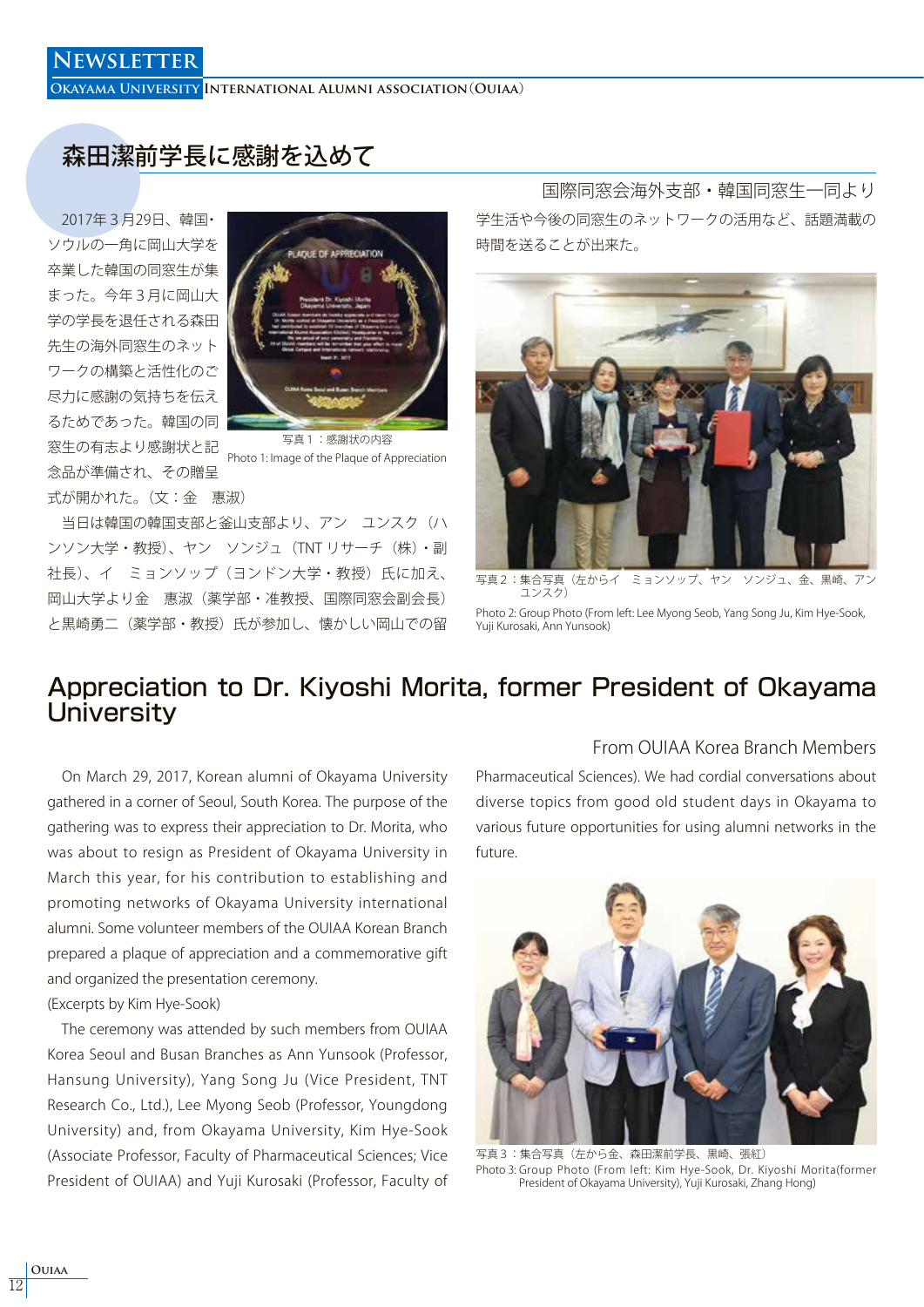# 国際同窓会役員等名簿

### ■ 国際同窓会役員 ………………………………………………………………………





国籍中 国 所 属 岡山大学大学院 社会文化科学研究科 教授



金 惠淑

役 職 副会長 国籍韓 国 所 属 岡山大学大学院 医歯薬学総合研究科 准教授



黄 鵬

役 職 副会長 <mark>国籍</mark>中国<br>所属 岡山大 属 岡山大学大学院 医歯薬学総合研究科 助教



### Zaheed Mahmood

役 職 副会長 | 国 籍 バングラデシュ |所 属| マイクロクラフト(株) 技術部品質保証課長



役 職 副会長 国籍中 国 梁 薇

理事長

所 属 日本健身気功普及協会



### Prichard Caleb

役 職 副会長 国 籍 アメリカ 所 属 岡山大学全学教育· 学生支援機構 准教授





Muhammad Shahbaz Akhtar

役 職 副会長 国 籍 パキスタン 所 属 岡山大学大学院 環境生命科学研究科 外国人客員研究員



役 職 副会長 国籍中国 所 属 岡山理科大学 非常勤講師

役 職 副会長 国籍 韓 国

羅 明振

所 属 岡山大学大学院

法務研究科 助教

支 洪涛

### 孟 子揚

役 職 幹 事 国 籍 中 国 所 属 岡山大学大学院 社会文化科学研究科 学生